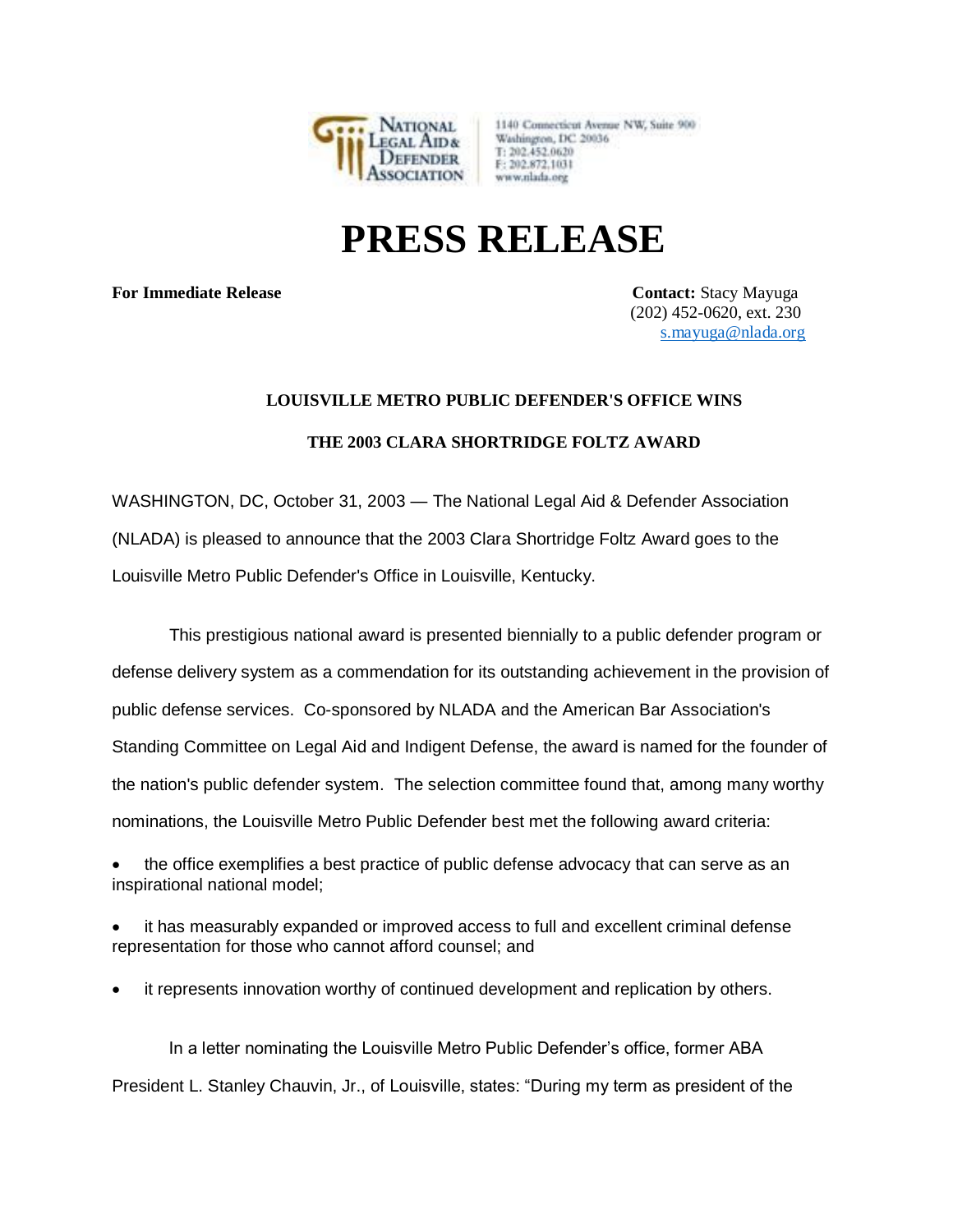American Bar Association, I had the pleasure of observing, evaluating and interacting with many defender offices across the country. I know of no program or organization that better exemplifies the spirit and high standard of practice pioneered by the individual in whose name this important award is presented than the Louisville Metro Public Defender.

 "Since its incorporation in 1971, the Louisville Metro Public Defender's office has revolutionized criminal defense representation in this jurisdiction and led the way for the establishment and implementation of a full-time, statewide public defender system in Kentucky. Dubbed 'The Best Legal Minds Money Can't Buy' in a *Courier-Journal Magazine* article published in 1990 … , the office operates a mixed caseload/vertical representation system in accordance with ABA standards and NLADA guidelines. Its record of achievement on behalf of indigent accused in the trial and appellate courts, both state and federal, is truly remarkable."

 The Louisville Metro Public Defender has a reputation among its peers as being the best. In the trial courts, the success of the office's defender litigators is second to none in either the private or public sector. Its representation of juvenile clients has been singled out for praise by the ABA. Its TeamChild program has broken new ground in Kentucky with an innovative and proactive approach. TeamChild pairs civil attorneys with public defenders to holistically address the needs of youth in the juvenile justice system.

 Similarly, the office's aggressive advocacy on behalf of respondents in involuntary hospitalization proceedings has changed practices and attitudes toward perhaps the most vulnerable clients in the court system. Staff attorneys in the defender's office are recognized as among the most expert in this area of the law and are regularly called upon to lead or participate in task forces and legislative efforts to improve the quality of justice for the mentally ill. Insofar as appellate advocacy is concerned, the office has been responsible for numerous favorable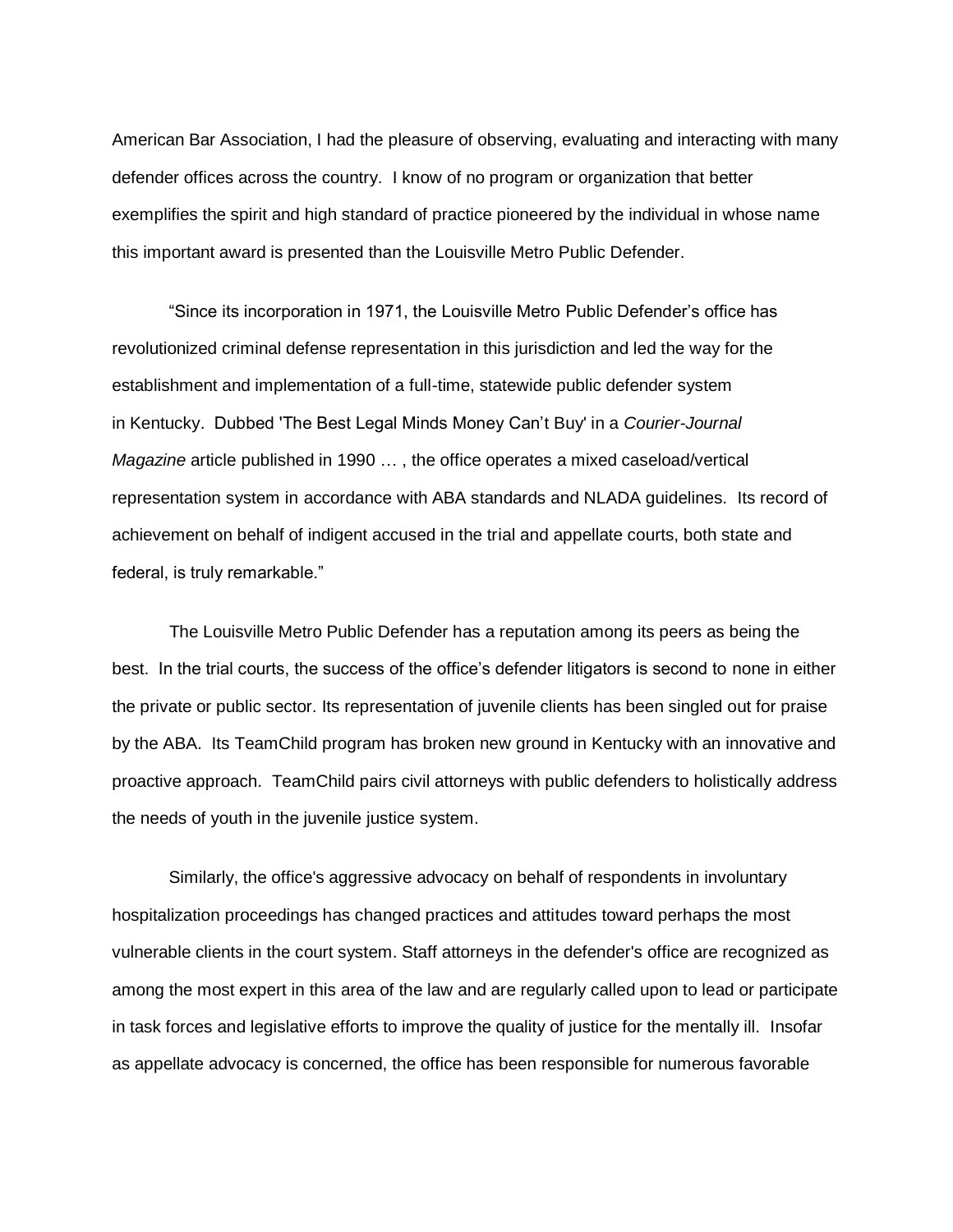changes in state and federal case law, including the landmark U.S. Supreme Court decision in *Batson v. Kentucky*.

 In addition, the Louisville Metro Public Defender's office successfully challenged the use and expansion of video arraignments, and Chief Public Defender Dan Goyette convinced judicial and executive branch leaders to rethink and redesign new courts and corrections construction in Jefferson County so that all persons accused of crimes are assured of in-person, in-court, "live" arraignments. Currently, Jefferson County is the only one of the 120 counties in the state in which video arraignments are not used. Instead, the equipment originally purchased by the county for video arraignments is being installed at the public defender's office to allow for "24/7" video-conferencing capability between attorneys and inmates.

 In seconding the nomination of the Louisville Metro Public Defender, Justice Martin E. Johnstone of the Kentucky Supreme Court remarked that "[T]hey have been instrumental in raising the bar for the effective representation of indigents accused of criminal offenses and bringing us closer to the promise of *Gideon*. Furthermore, their leadership in all facets of the bar and the justice system has resulted in progress and innovation that never would have occurred otherwise. I shudder to think how different and inferior our system would be had the Louisville-Jefferson County Public Defender Corporation not come into being in 1971."

 Led by **Daniel T. Goyette** for the past 21 years, the Louisville Metro Public Defender office's staff includes 51 attorneys, nine investigators, five paralegals, two social workers, a mitigation specialist, two law clerks, 12 secretaries, eight data entry personnel and a comptroller. The workload and delivery system is organized into eight coordinated, collaborative divisions. Goyette's leadership team includes: **Leo G. Smith**, deputy chief public defender; **Peter L. Schuler**, chief of the Juvenile and Mental Health Division; **Frank W. Heft, Jr.**, chief appellate defender; **Ann Bailey Smith**, chief of Adult Trial Division I; **Donald J. Meier**, chief of Adult Trial Division II; **Jay Lambert**, chief of Adult Trial Division III; **Raymond M.**